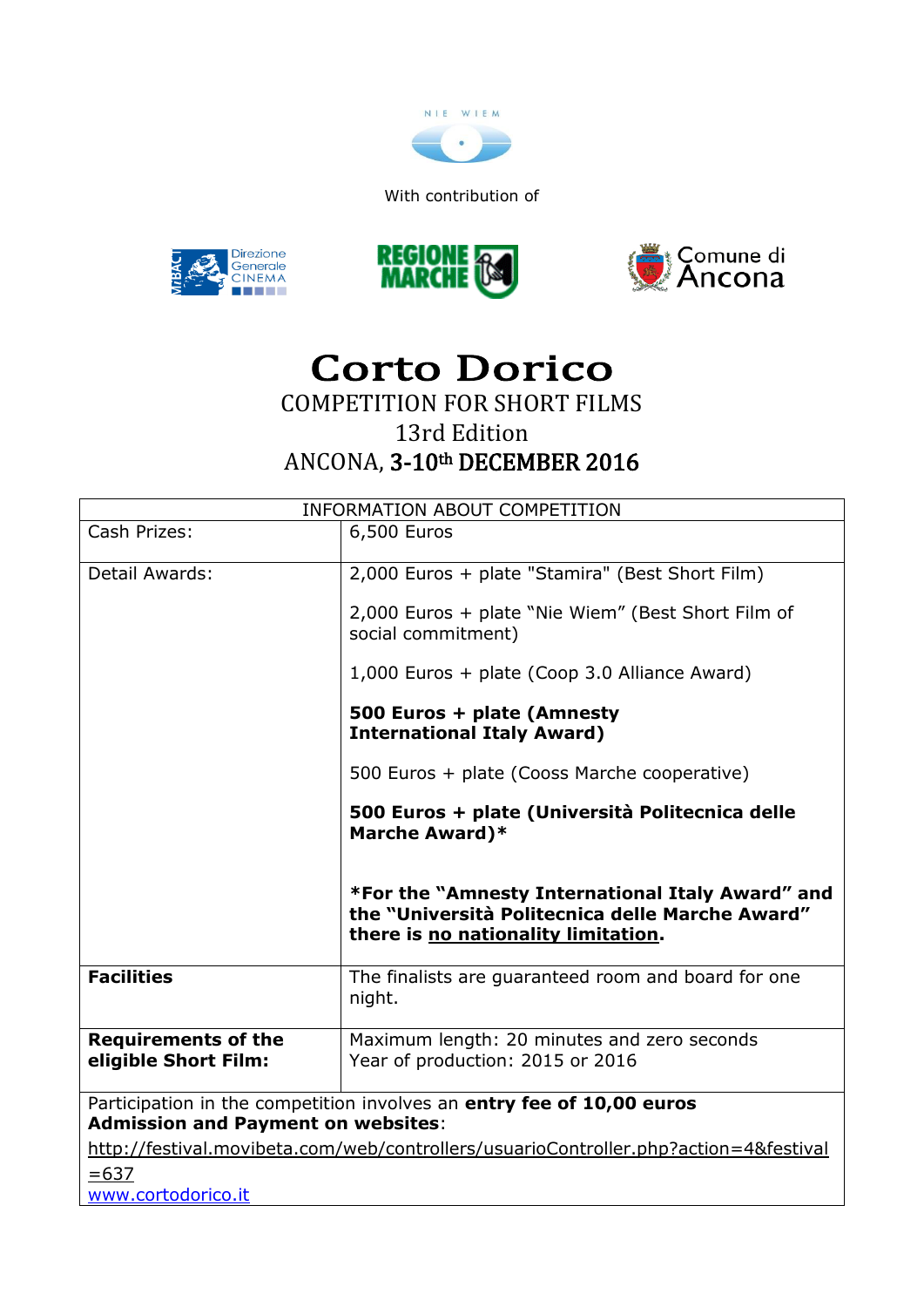# **OFFICIAL CONTEST RULES**

\_\_\_\_\_\_\_\_\_\_\_\_\_\_\_\_\_\_\_\_\_\_\_\_\_\_\_\_\_\_\_\_\_\_\_\_\_\_\_\_\_\_\_\_\_\_\_\_\_\_

**1.**

Each participant will be able to compete with a maximum of **two works**. The works admitted to the competition must meet the following requirements, on pain of exclusion:

a) be not more than **20' 00"** (twenty minutes and zero seconds) including the end credits;

b) **produced no earlier than 1 January 2015** (production date refers to when the work was completed) and, more importantly, have not been submitted in other competitions or festivals before this date;

c) not finalists in previous editions of Corto Doricocompetition;

d) do **not constitute advertising or business sponsorship**.

In the event of exclusion from the competition for failing to comply with the requirements a) b) c) and d) the registration fee referred to in art. 2 will not be reimbursed.

# **2.**

### **For the "Amnesty**

**International Italy Award" and "Università Politecnica delle Marche Award" there are no restrictions on grounds of nationality or residence of the author of the short film.**

For all other awards, as well as citizens who are resident or domiciled in Italy (Italian or foreign), Italian citizens resident or domiciled abroad (including foreign-language works, but only if subtitled in Italian) can also participate. Foreign **nationals or people domiciled abroad may also participate but, in this case, only works in Italian will be accepted.**

# **3.**

**€ 10,00 (ten euros/00)**, as a partial contribution for the costs incurred for the organization. Whether you participate with one work or two, the charge payable is equal to 10 euros. If the participant is a distributor he/she will have to pay one enrolment fee per work, respecting the limit of a maximum of two pieces of work per author/director (and in this case one single payment will be enough). The proof of payment of the fee must be sent to the following address: [info@niewiem.org.](mailto:info@niewiem.org)The payment can only be made in the following way:

### **Paypal**

The works must be submitted through the online registration platform: http/[/festival.movibeta.com](https://ssl.microsofttranslator.com/bv.aspx?from=&to=en&a=festival.movibeta.com) no later than **Friday September 16, 2016 24.00 penalty appeal exclusion from the competition.**

### **4.**

When registering participants are asked to fill in all fields (data, contacts, bio, synopsis, photos, movies, photo Director).

### **5.**

All work sone in foreign language needs subtitles in Italian.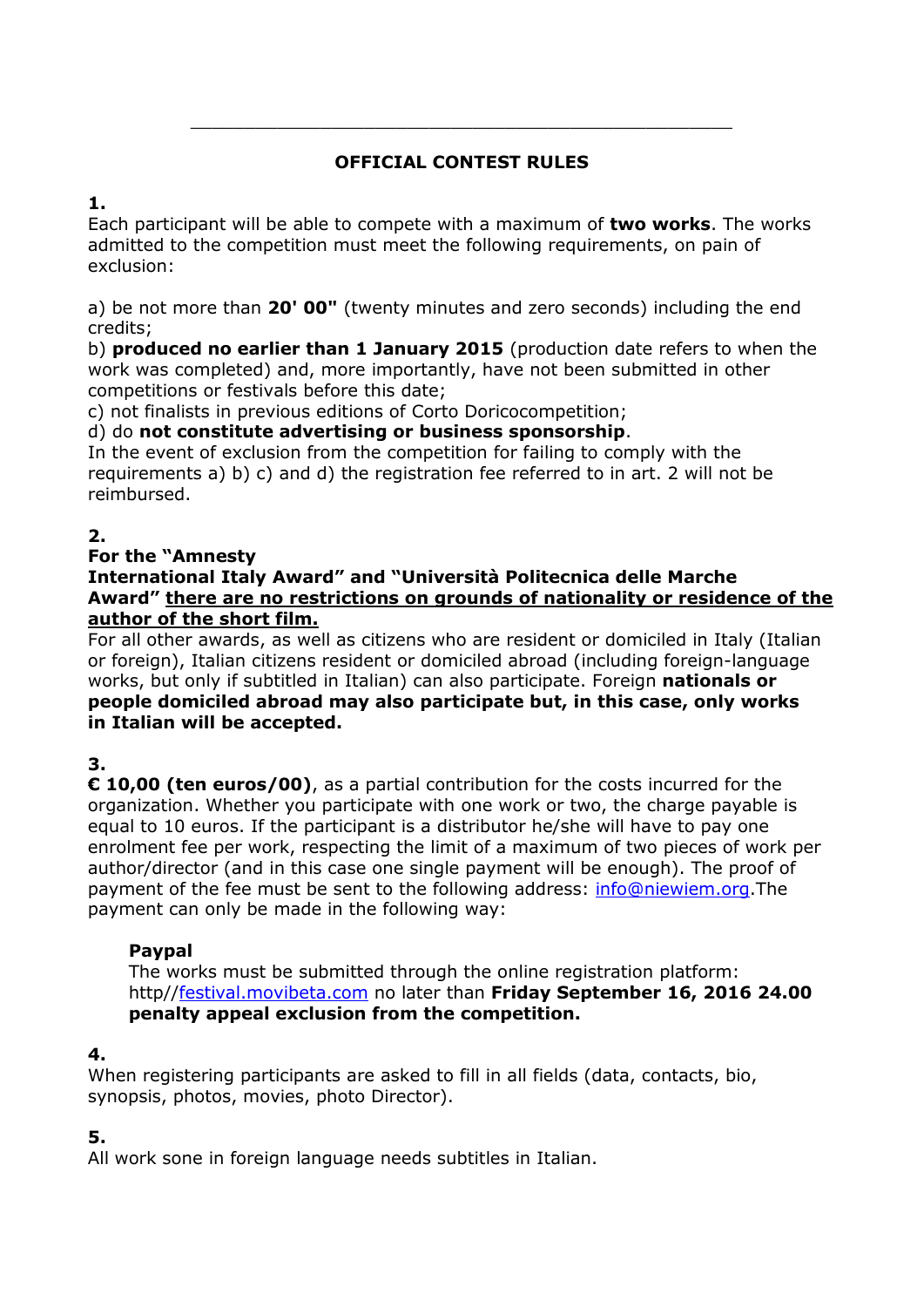### **6.**

Accepted formats: quicktime apple pro res HQ/H264/mpg4. Resolution: 1920 x 1080 pixels or 2048x1080

### **7.**

Incomplete or illegible submitted work will not be considered for the competition.

# **8.**

The signatories of the entry acknowledge they are owner of all rights of use of the work and of each of its parts; pledge that the contents thereof are available and do not violate any laws or regulations or the rights of third parties and in particular the copyright, image rights, brands and patents for industrial inventions; declare that the work is not defamatory. In any case the participant will compensate the organization for all losses, damages, liabilities, costs, charges and expenses whatsoever that may be incurred due to the content of the work and of its projection in public.

### **9.**

The artworks registered will not be returned and will form part of the archives of the organisation of the competition. They will be shown for nonprofit cultural and educational purposes. The Organization reserves the right to use the material received for future events with the obligation to mention the source and inform the authors or rights holders.

### **10.**

Among all the short films received a special artistic Committee will select a small number of works that will access the **Short Slam (Semifinal) of December 3, 2016 and the Final of the December 10, 2016.** The winner of the Short Slam, decreed by the audience during the evening of December 3, 2016, will enter the final of 10 December in addition to other finalists selected by the artistic Committee. Among them, the Jury will choose the winner of the award for best short film ( $\epsilon$  2,000 + plate).

### **11.**

AWARDS 2016

### **a) Award for Best Short Film: € 2,000 + plate**

Among the finalists the jury will choose the winner of the prize "Stamira" for best short film ( $\epsilon$  2,000 + plate). The judgment will be announced on 10 December after the final projection open to

the public. The jury is composed of established personalitiesof movie business (Jury 2015: Ugo Gregoretti, Massimo

Gaudioso, Lidiya Liberman, Hannah Vair; Jury 2014: Alessandro Rossetto, Francesca Inaudi, Fabio Nunziata, Guido, Fabrizio Donvito; Jury 2013: Maurizio Nichetti, Giancarlo Basili, Elena Radonicich; Jury 2012: Daniele Ciprì,

Gianluca Arcopinto, Esmeralda Calabria, Angelo Loy; Jury year 2011: Marco Bechis, Maya Sansa, Caterina Carone, Roberto Silvestri; 2010 jury: Giuseppe Piccioni, Daniela Virgilio, Maria Pia Fusco).

### **b) Award for Best Short Film of social commitment: € 2,000+ plate**

Among all the short films received, the Association will select a limited number of works Nie Wiem that stand out for their social commitment. Among these, the Association will award the prize Nie Wiem for social commitment ( $\epsilon$  2,000 + plate) to the best short film. The judgment will be announced the day of the final projection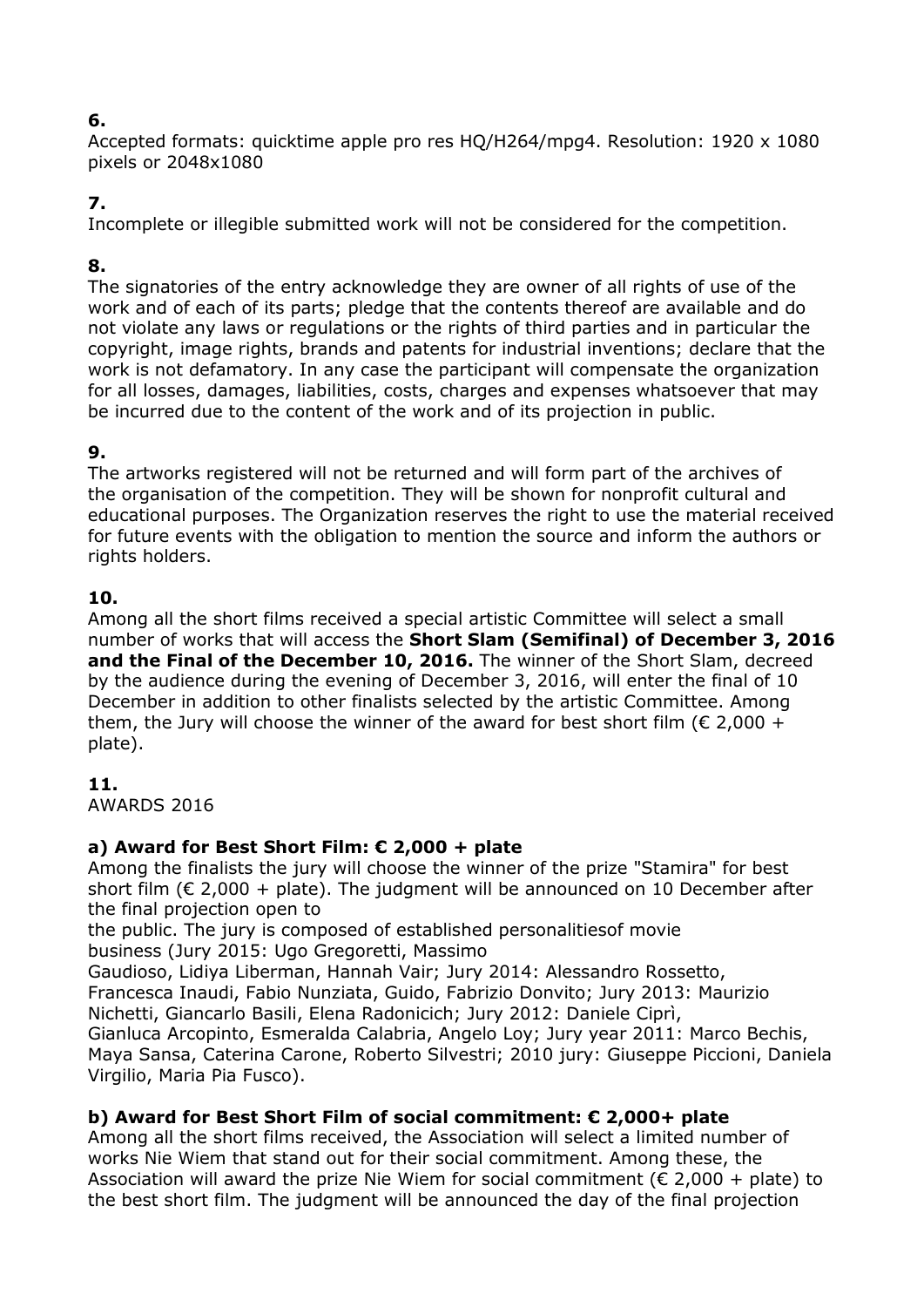open to the public. The winner of the Nie Wiem automatically attends the Competition for Best Short film.

### **c) Coop 3.0 Alliance Award: € 1,000 + plate**

Among the finalists Coop 3.0 Alliance will award the prize "Coop for Movies" ( $\epsilon$  1.000 + plate) to the best short film. The judgment will be announced the day of the final projection open to the public.

#### **d) Cooss Marche cooperative Award: € 500 + plate**

Among the finalists Cooss Marche will award the prize CoossMarche ( $\epsilon$  500 + plate) to the best short film. The judgment will be announced the day of the final projection open to the public.

#### **f) Amnesty International Italy Award**

Among all the short films received or selected by the Association Nie Wiem, Amnesty International Amnesty International Italy will award **THE PRIZE FOR HUMAN RIGHTS**( $\epsilon$  500 + plate) to the best short film. The judgment will be announced at a special event during the Festival dedicated to short films on human rights.

#### **g) Università Politecnica delle Marche Award: € 500 + plate**

Among all the short films received or selected by the Association Nie Wiem, the Polytechnic University of Marche will award the prize ( $\epsilon$  500 + plate) for best short subject or inspiration. The judgment will be announced at a special event during the Festival dedicated to short films by **TOPIC OR SCIENTIFIC INSPIRATION.**

#### **h) Press Awards and Audience Awards: plate**

In the final evening, there will also be awards from the specialist press (national level) and the public.

Cash prizes will be paid to the copyright holder of the work indicated in the application form, only if the Director (or one of the authors) will be present at its evening of screening and awards ceremony. In exceptional cases, it is permissible, in lieu of the Director (or one of the authors), that representatives or delegates attend, even if part of the cast of the winning technical or artistic.

The Organization reserves the right to add other prizes.

#### **12.**

The members of the artistic Committee and the members of the jury are chosen independently by the competition organizers. The judgment of the artistic Committee, like that of the jury is final. Organization has the final decision on controversial cases.

#### **13.**

The participants whose works are selected for the evening Short Slam and final evening will be notified by email or phone at least fifteen days before the event.

#### **14.**

The Organization will take charge of food and housing (for one night) of participants not resident in the province of Ancona - the night will be that of the final evening awards ceremony and screening (not more than one person to work). Different agreements can be arranged with the organization.